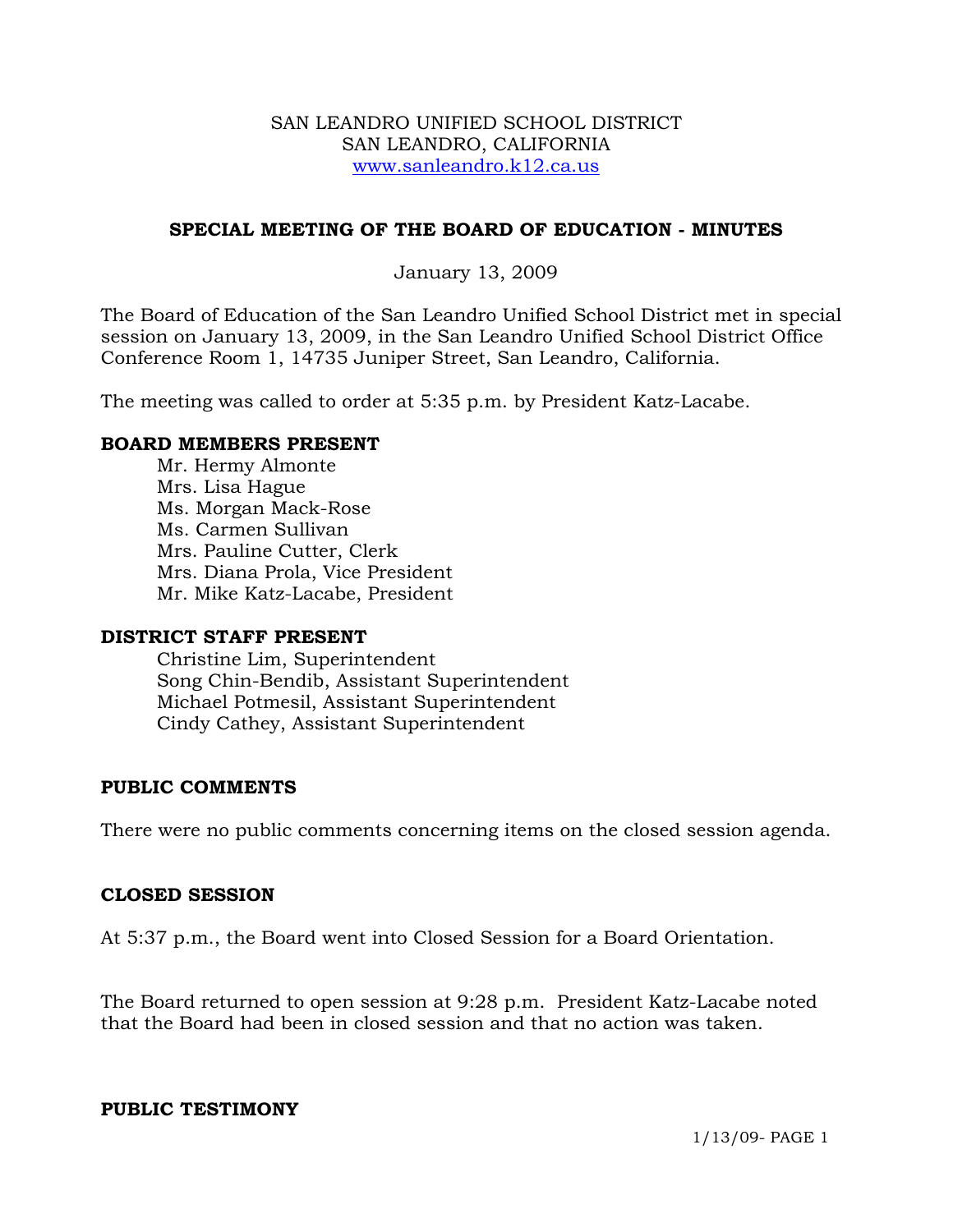# None

Superintendent Lim and the Board discussed the upcoming meeting dates and agreed to the following revised calendar:

| <b>Date</b> | <b>Meeting</b>                                        | <b>Action/Agenda Topics</b>                 |
|-------------|-------------------------------------------------------|---------------------------------------------|
| January 14  | Finance Committee, DO, 5:30 pm.                       | Timeline, format and discussion points      |
|             |                                                       | for the Community Budget Forum              |
| January 15  | Citizens Oversight Committee (COC                     |                                             |
|             | interviews, 8:45 a.m.                                 |                                             |
|             | Facilities/Technology Committee, DO,                  | Reviewing "Red Zone"                        |
|             | 10 <sub>am</sub>                                      |                                             |
|             | City/District Liaison Committee, City,<br>4-5:30 p.m. |                                             |
| January 20  | City Council Meeting, City Hall, 7 pm                 | Discussion on Redevelopment Agency<br>(RDA) |
| January 21  | Board Meeting, Wednesday, City Hall,<br>7 pm          |                                             |
| January 22  | Budget Advisory Committee Meeting,                    | Mrs. Prola and Ms. Mack-Rose will           |
|             | $3:30$ pm $-5$ pm                                     | attend meeting. Further discussion          |
|             |                                                       | with the Superintendent before she          |
|             |                                                       | appoints two permanent Board                |
|             |                                                       | members                                     |
|             | COC, DO, 6 pm                                         |                                             |
| January 23  | Facilities/Technology Committee, DO,                  |                                             |
|             | 9:30 am                                               |                                             |
| January 24  | Educational Summit for Equity, San                    |                                             |
|             | Leandro High School, 8 am-1 pm                        |                                             |
| January 29  | Facilities/Technology Committee, DO,                  |                                             |
|             | 8:45 am                                               |                                             |
|             | Board Workshop, 6 pm                                  | Tentatively at the San Leandro Public       |
|             |                                                       | Library. If not available                   |
|             |                                                       | Superintendent Lim will look for a          |
|             |                                                       | school site that is centrally located       |
| February 3  | <b>Board Meeting</b>                                  |                                             |
| February 9  | City/District Joint Work Session, 6                   | Suggested District presentation on          |
|             | pm informal gathering for light                       | enrollment, demographic changes,            |
|             | dinner; Work session, 7 pm                            | update on budget, status of Measure B       |
| February 10 | Closed Session - Special Board                        | projects<br>Business and Human Resources    |
|             | Orientation, DO, 5:30 pm                              |                                             |
| February 18 | Board Meeting, Wednesday, City Hall,                  | First draft of potential layoffs            |
|             | 7 pm                                                  |                                             |
| February 19 | Alameda County School Boards                          | Board representative Carmen Sullivan        |
|             | Association Meeting, ACOE                             | will attend                                 |
| February 24 | Closed Session - Special Board                        | Measure B                                   |
|             | Orientation, DO, 5:30 pm                              |                                             |
| February 26 | New Board Members Meeting,                            | New Board Members Orientation on            |
|             | Alameda County Office of Education,                   | School Finance                              |
|             | 7 pm                                                  |                                             |
| March 3     | Board Meeting, City Hall                              | Second draft of potential layoffs           |
| March 12    | Board Meeting, Thursday, DO                           | Placeholder                                 |
| March 17    | Board Meeting, City Hall                              |                                             |